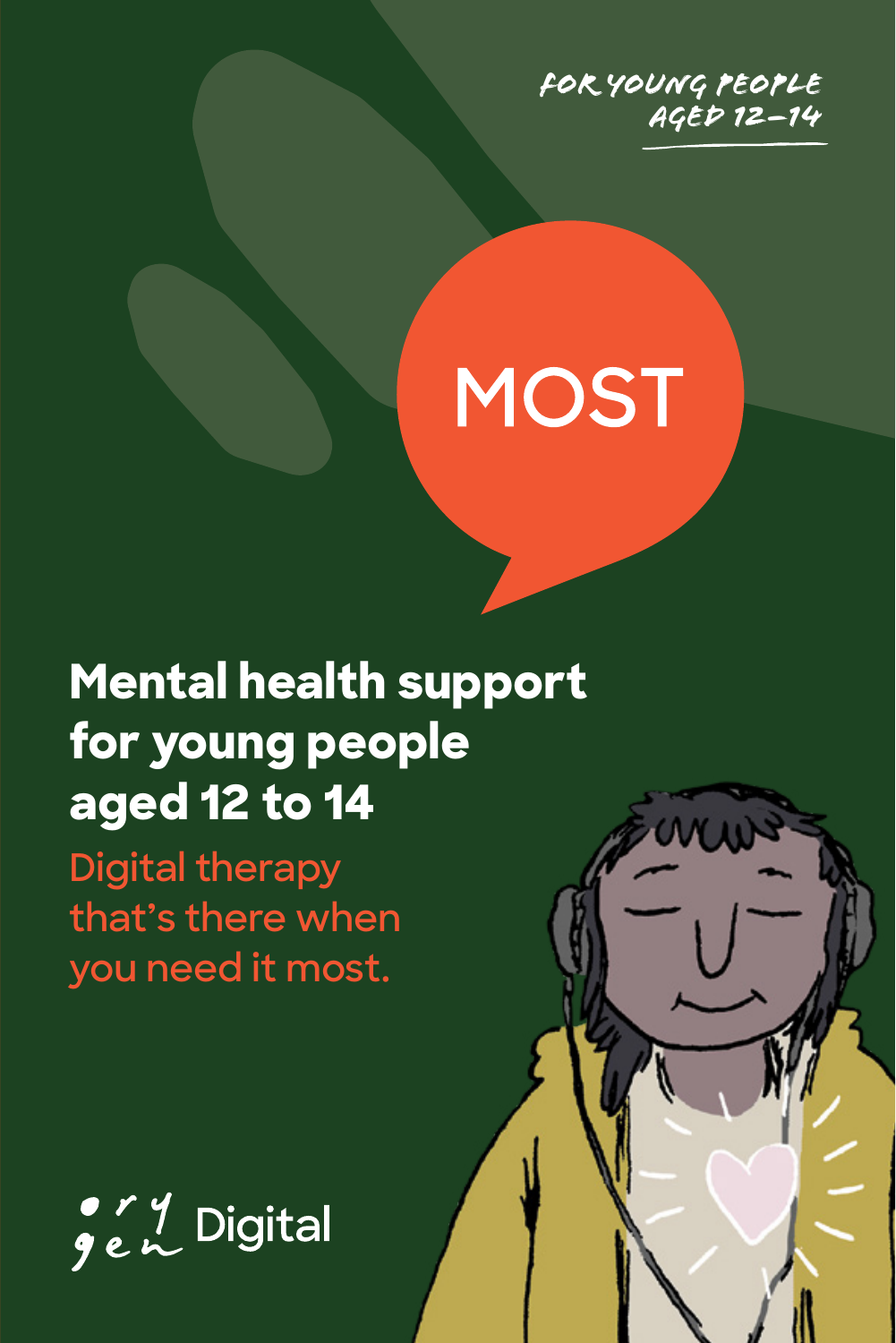#### **MOST GIVES YOUNG PEOPLE AGED 12 TO 14 ACCESS TO DIGITAL THERAPY CREATED JUST FOR YOU.**

It works hand-in-hand with your care at participating youth mental health services.

If you've been referred, welcome!

On MOST you can connect with clinicians, peer mentors and career counsellors.

You also have the option of joining a safe and supportive social network of other young people like you.

When you join MOST, you'll have access to heaps of helpful strategies matched to you – so you can understand what you're experiencing and feel better.

You can access MOST anytime, anywhere on a phone or other device.

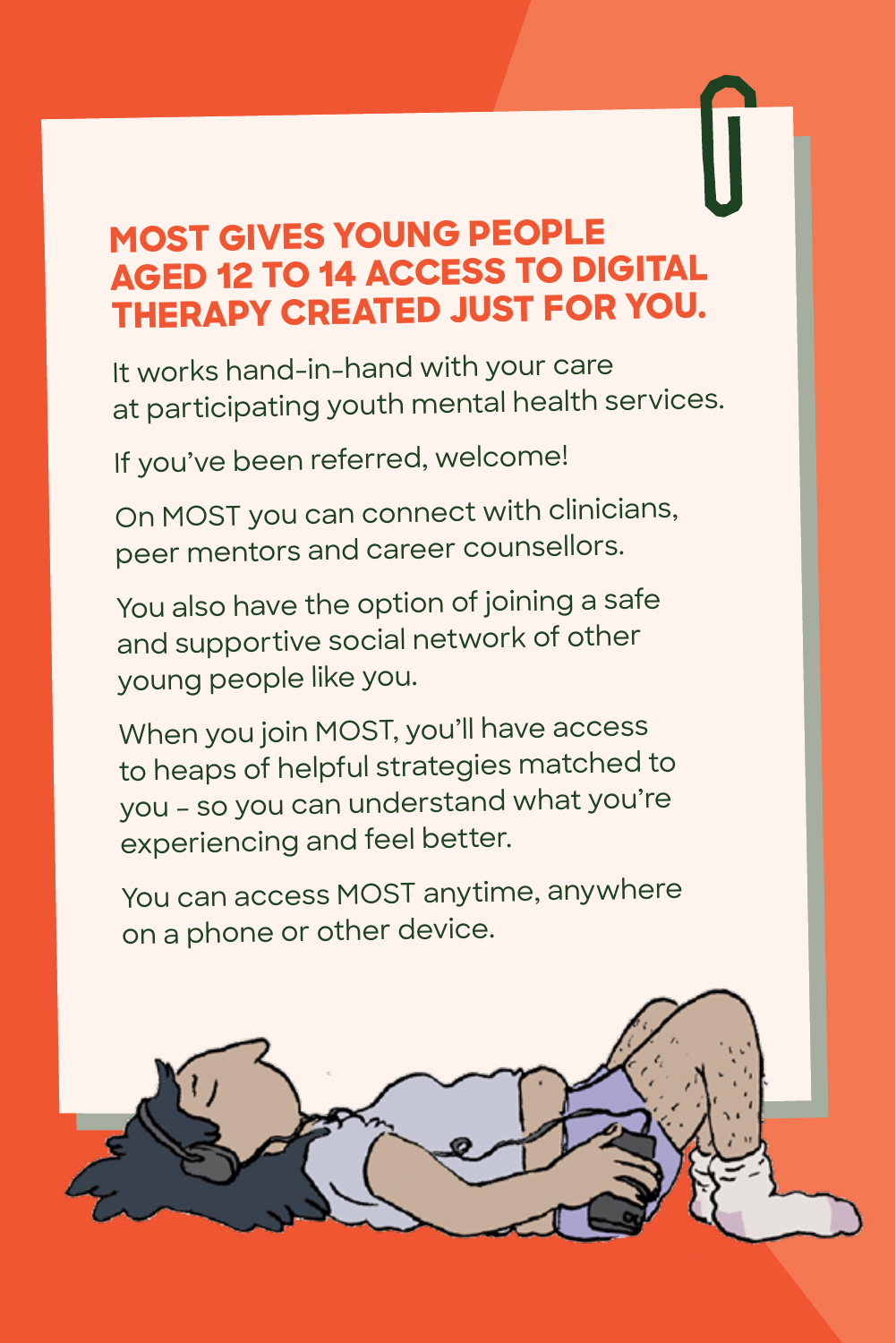## **WHAT CAN I EXPECT ON MOST?**

**If your service recommends MOST\*** as part of your care, your parent or guardian needs to provide permission for you to participate.

- **Parents and guardians are** encouraged to chat with the MOST team when you first join.
- **MOST** is supervised and monitored by clinical staff to keep you safe on the platform.

MOST is there to give you extra support while you're on a waitlist or meeting with your face-to-face service.

**\* MOST stands for Moderated Online Social Therapy**

**Comic illustrations as seen in MOST platform.**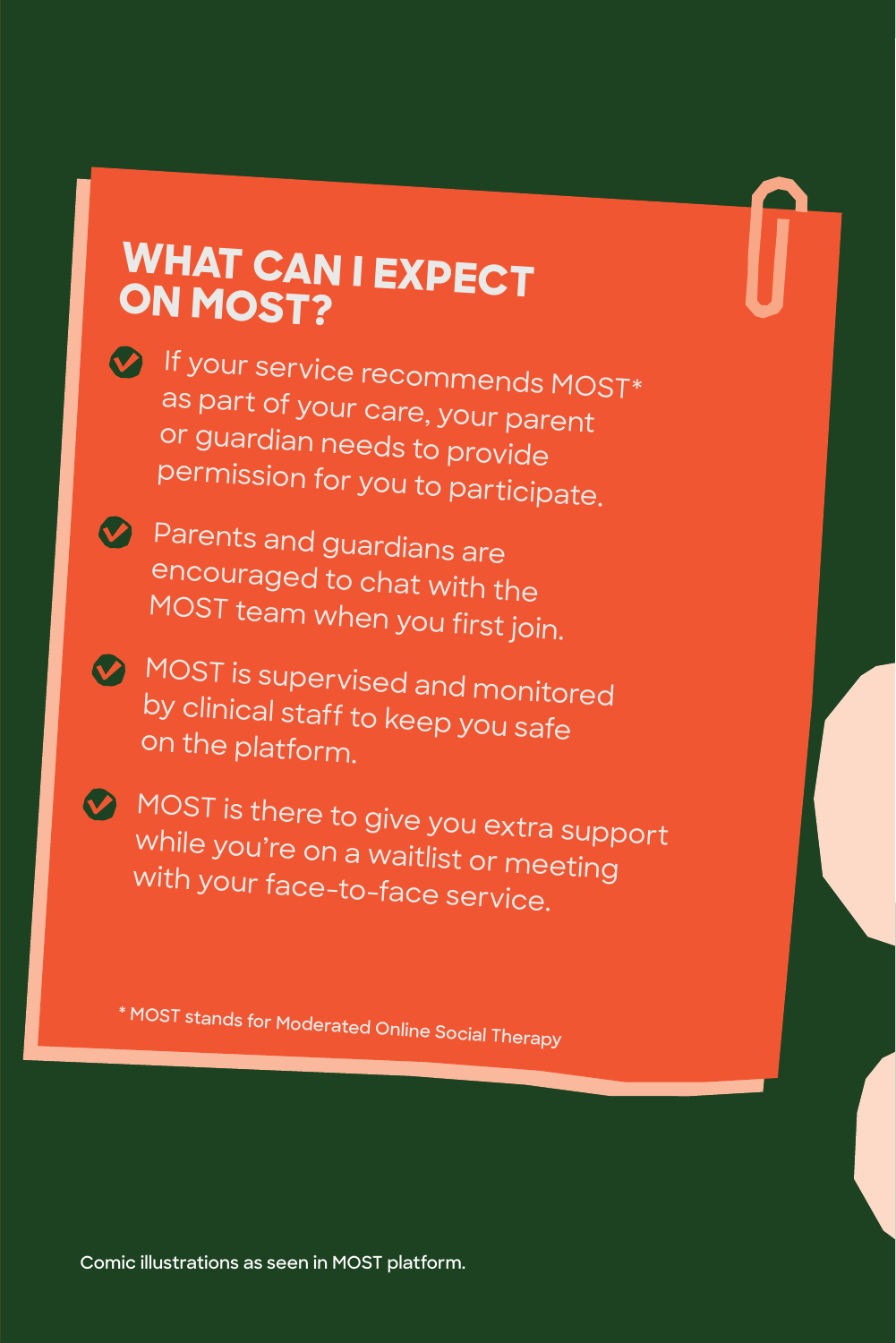

*"* **My role is to start with a welcome call with the young person and their family to introduce what MOST is all about. We look at their recovery goals and work out what's going to be best for them.***"*

**KATE, MOST CLINICIAN**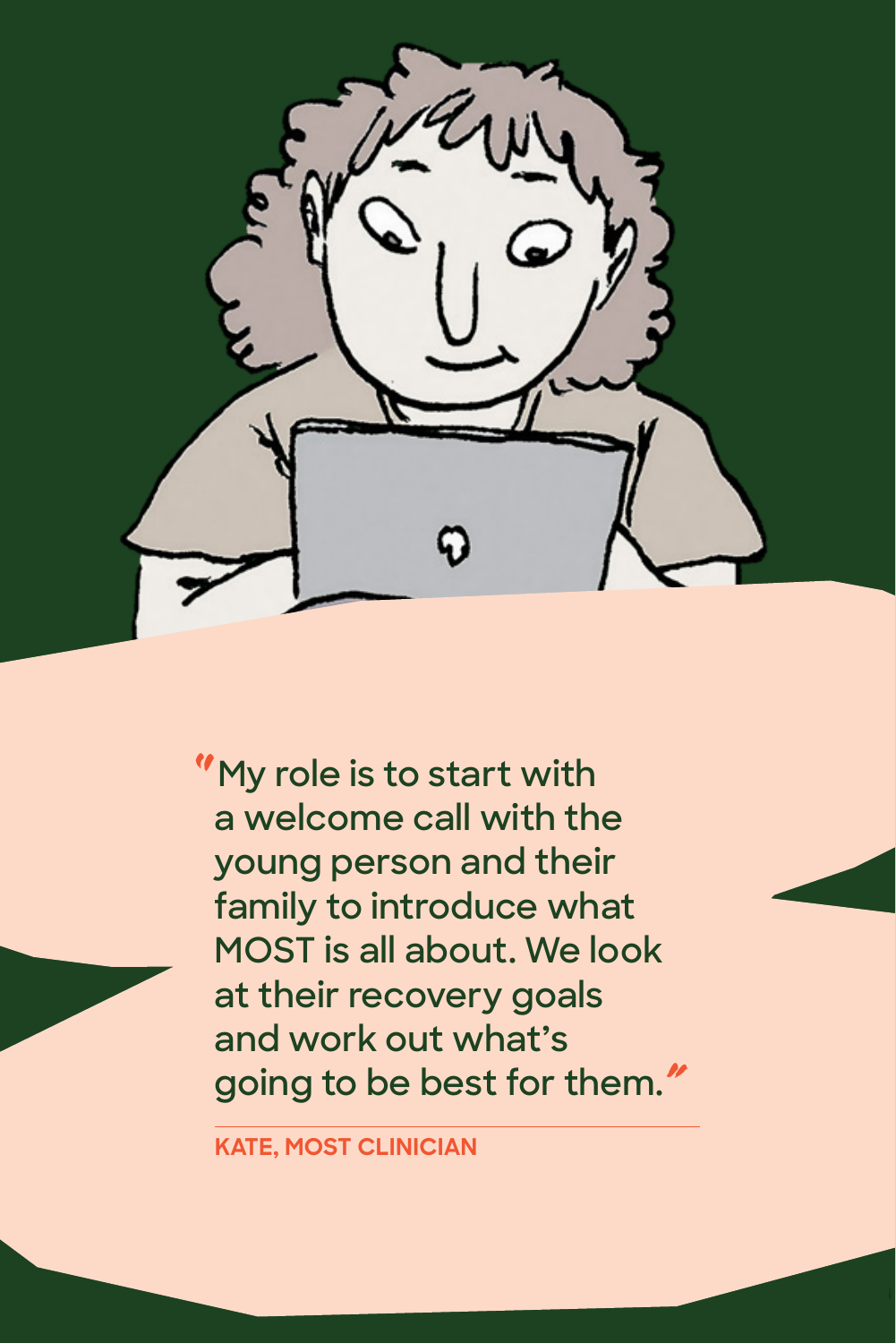## **WHO'S ON MOST?**

On MOST, you'll find clinicians, peer mentors and career counsellors all working together to improve the mental health of a young person in their care.

For young people participating in the social network, you can support each other on your recovery journey, under the guidance of peer mentors and clinicians.

It's digital therapy that's fun and helpful - so you get the help you need, when you need it.



*"***It's a closed space… so it's safe, and there's also clinical staff just making sure that it feels safe for everyone, too.***"*

**BEN, CLINICIAN REFERRING TO MOST**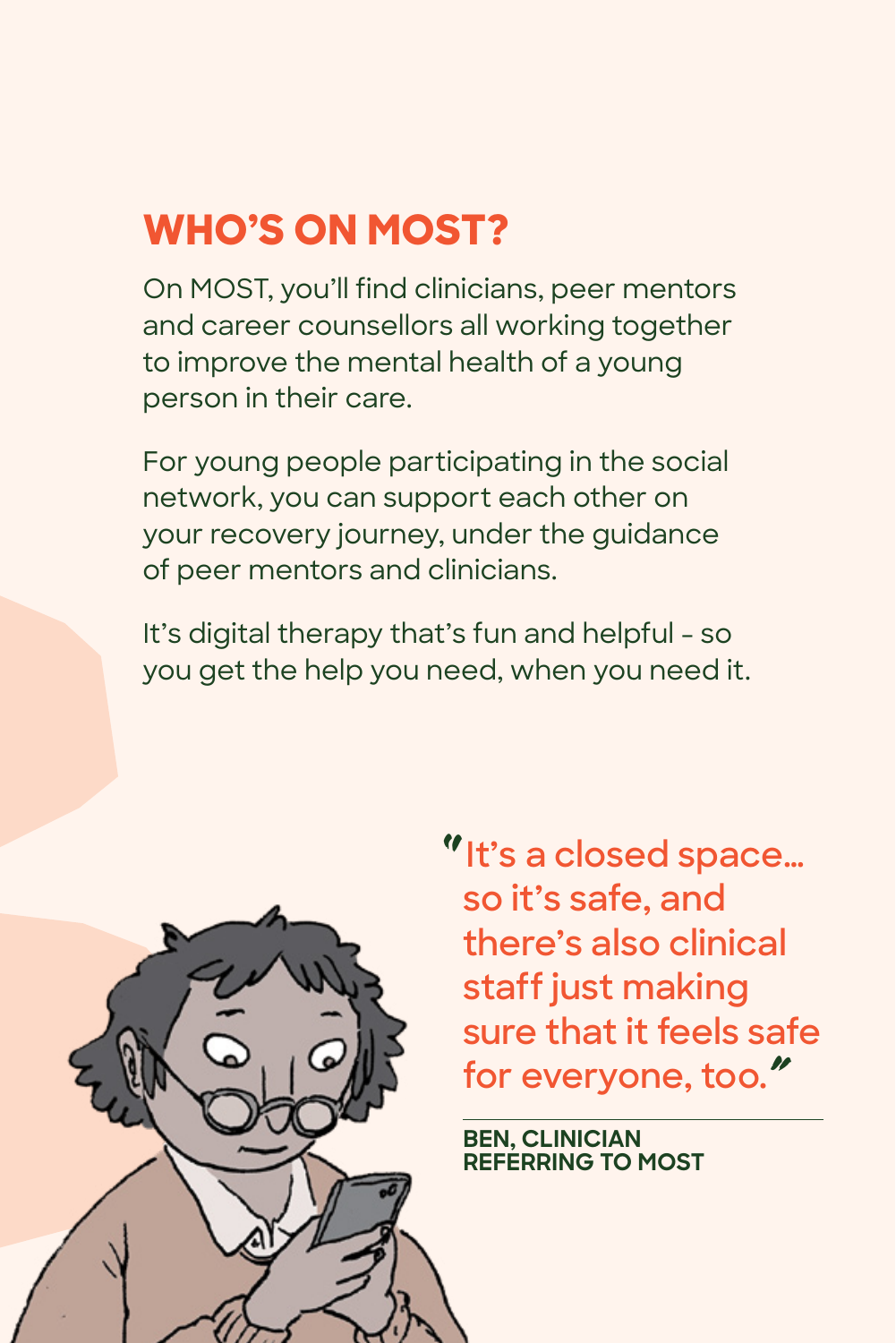#### **MOST THERAPY HELPS YOU NAVIGATE THE ISSUES THAT MEAN THE MOST TO YOU.**

You can select a topic that's troubling you right now, or save your favourite and most helpful tips in a personal tool kit to use again.

There are guided therapy journeys and lots of proven strategies to help you when you're feeling down, having trouble sleeping, feeling anxious, or maybe awkward – at your own pace, on your terms.

> **MOST GIVES YOU A MENTAL HEALTH PROGRAM JUST FOR YOU!**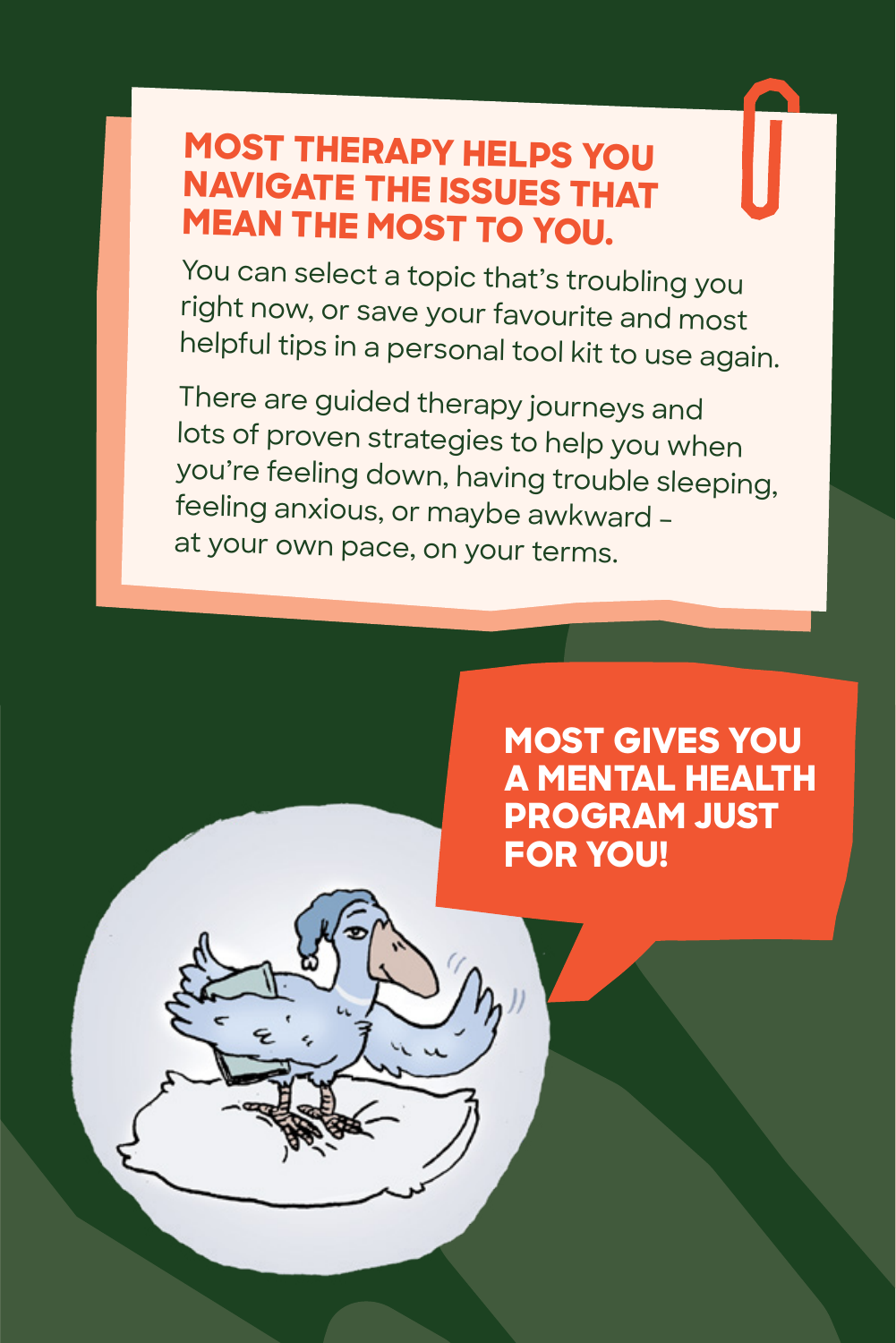